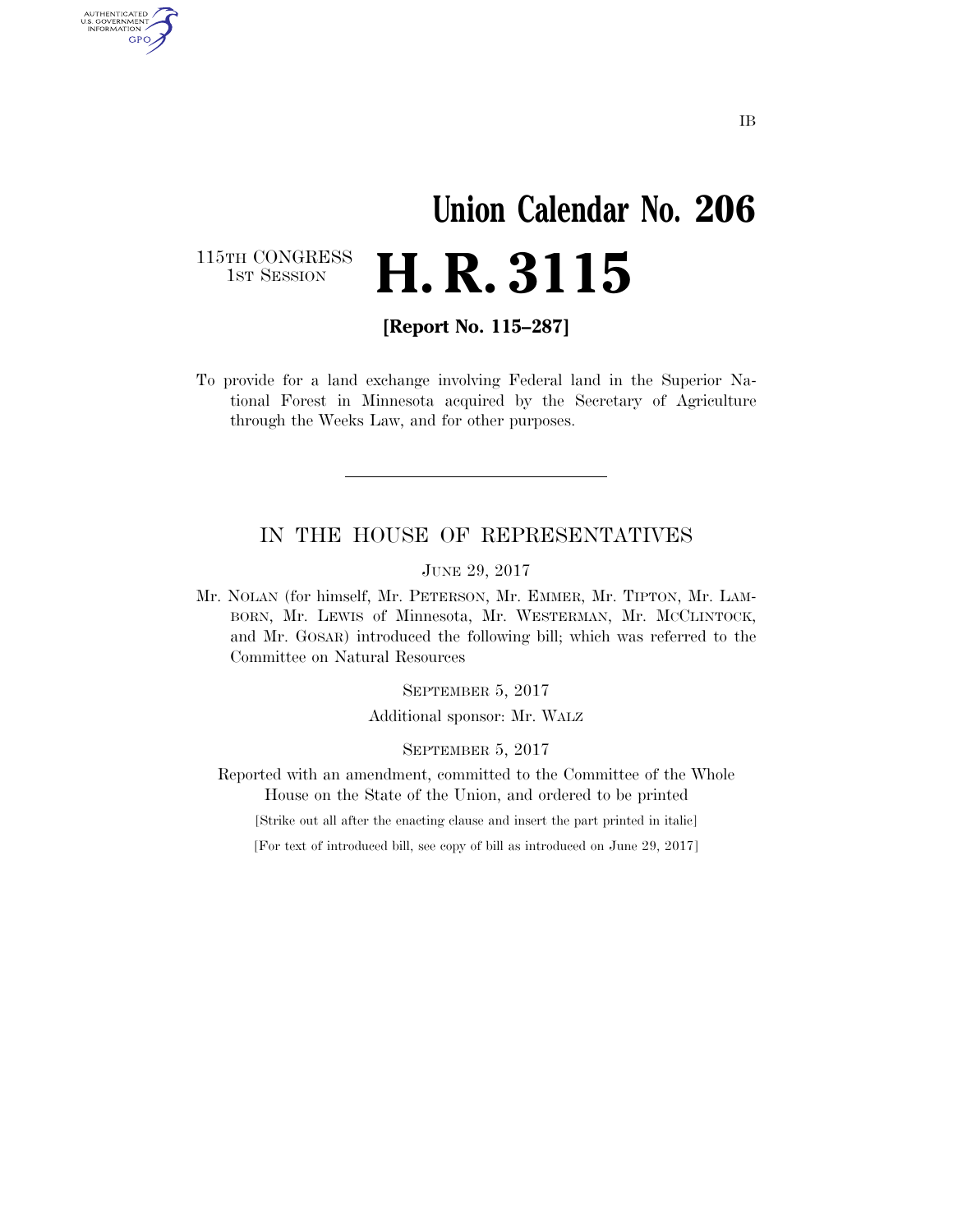# **A BILL**

2

To provide for a land exchange involving Federal land in the Superior National Forest in Minnesota acquired by the Secretary of Agriculture through the Weeks Law, and for other purposes.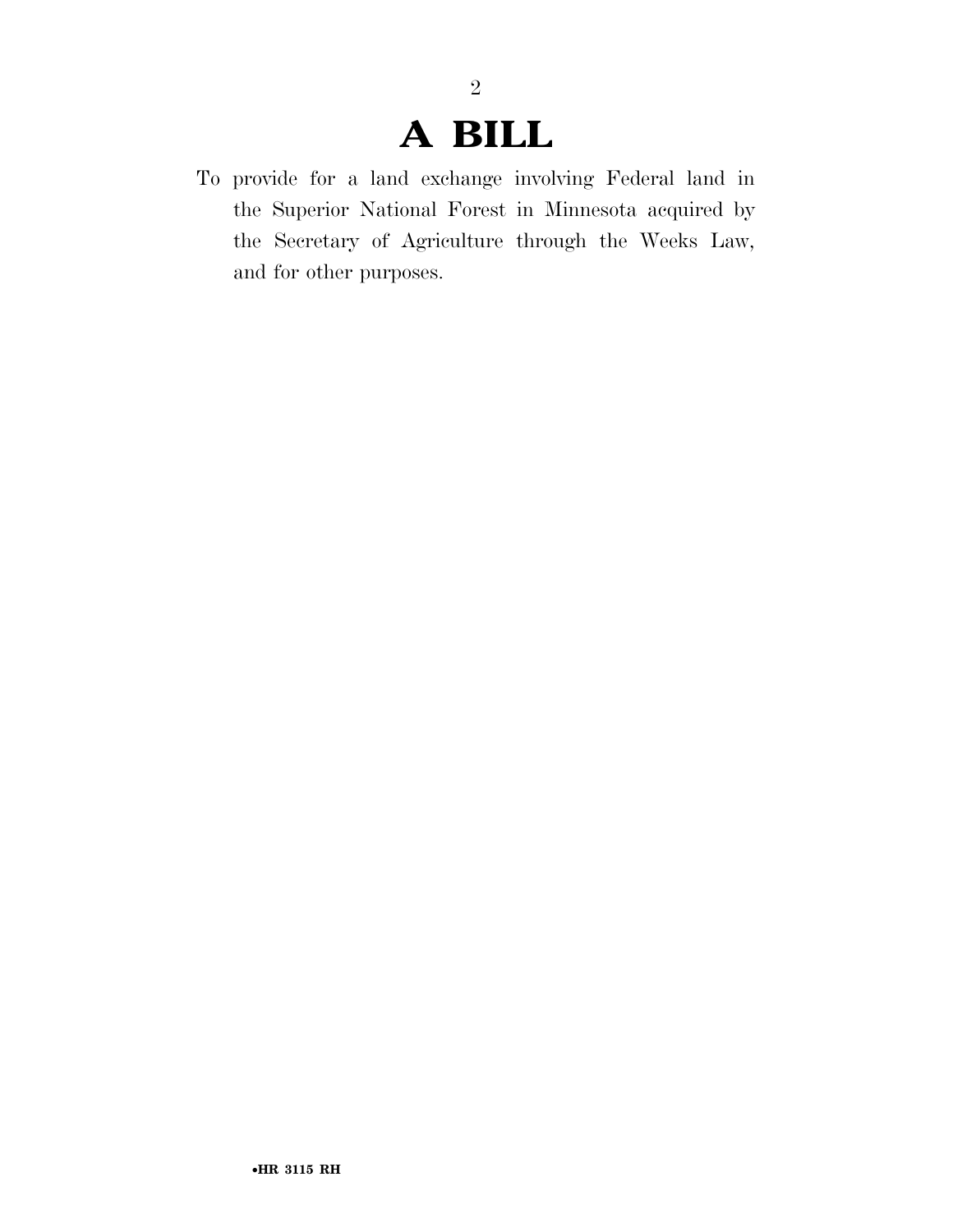- *Be it enacted by the Senate and House of Representa- tives of the United States of America in Congress assembled, SECTION 1. SHORT TITLE; TABLE OF CONTENTS. (a) SHORT TITLE.—This Act may be cited as the ''Su- perior National Forest Land Exchange Act of 2017''. (b) TABLE OF CONTENTS.—The table of contents for this Act is as follows: Sec. 1. Short title; table of contents. Sec. 2. Purpose and need for NorthMet Land Exchange. Sec. 3. Definitions. Sec. 4. NorthMet Land Exchange. Sec. 5. Valuation of NorthMet Land Exchange. Sec. 6. Maps and legal descriptions. Sec. 7. Post-exchange land management. Sec. 8. Miscellaneous provisions. SEC. 2. PURPOSE AND NEED FOR NORTHMET LAND EX- CHANGE. (a) PURPOSE.—It is the purpose of this Act to further the public interest by consummating the NorthMet Land Exchange as specifically set forth in this Act. (b) NEED.—According to the Final Record of Decision, the NorthMet Land Exchange is advisable and needed be- cause the NorthMet Land Exchange will— (1) result in a 40-acre net gain in National For- est System lands;* 
	- *(2) improve the spatial arrangement of National*
	- *Forest System lands by reducing the amount of own-*
	- *ership boundaries to be managed by 33 miles;*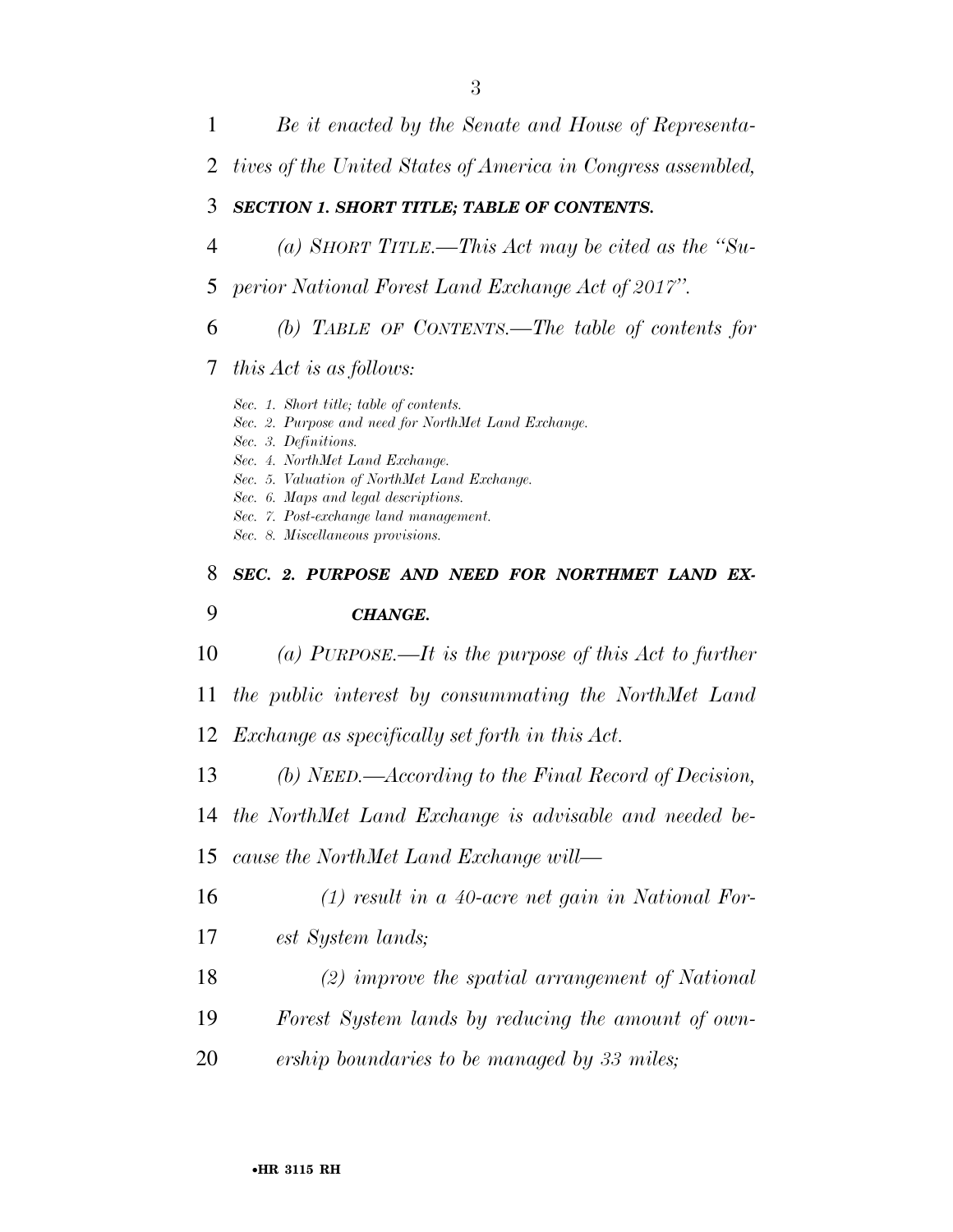| $\mathbf{1}$   | (3)<br><i>improve management effectiveness by ex-</i>  |
|----------------|--------------------------------------------------------|
| $\overline{2}$ | changing isolated Federal lands with no public over-   |
| 3              | land access for non-Federal lands that will have pub-  |
| $\overline{4}$ | lic overland access and be accessible and open to pub- |
| 5              | lic use and enjoyment;                                 |
| 6              | $(4)$ result in Federal cost savings by eliminating    |
| 7              | certain easements and their associated administration  |
| 8              | costs                                                  |
| 9              | $(5)$ meet several of the priorities identified in the |
| 10             | land and resource management plan for Superior Na-     |
| 11             | tional Forest to protect and manage administratively   |
| 12             | or congressionally designated, unique, proposed, or    |
| 13             | recommended areas, including acquisition of 307        |
| 14             | acres of land to the administratively proposed can-    |
| 15             | didate Research Natural Areas, which are managed       |
| 16             | by preserving and maintaining areas for ecological     |
| 17             | research, observation, genetic conservation, moni-     |
| 18             | toring, and educational activities;                    |
| 19             | (6) promote more effective land management that        |
| 20             | would meet specific National Forest needs for man-     |
| 21             | agement, including acquisition of over 6,500 acres of  |
| 22             | land for new public access, watershed protection, eco- |
| 23             | logically rare habitats, wetlands, water frontage, and |
| 24             | <i>improved ownership</i> patterns;                    |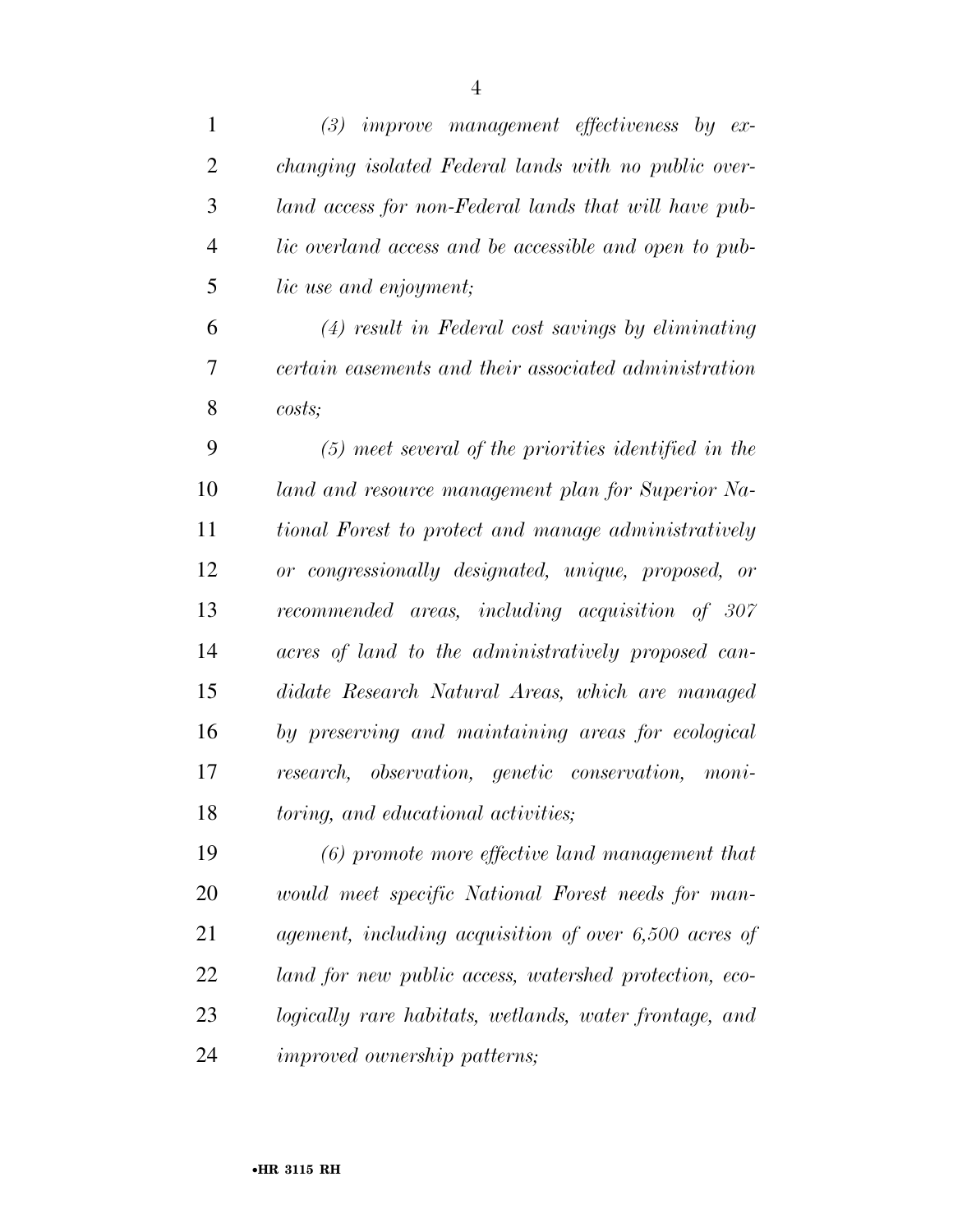| $\mathbf{1}$   | (7) convey Federal land generally not needed for       |
|----------------|--------------------------------------------------------|
| $\overline{2}$ | other Forest resource management objectives, because   |
| 3              | such land is adjacent to intensively developed private |
| $\overline{4}$ | land including ferrous mining areas, where abundant    |
| 5              | mining infrastructure and transportation are already   |
| 6              | in place, including—                                   |
| 7              | $(A)$ a large, intensively developed open pit          |
| 8              | mine lying directly to the north of the Federal        |
| 9              | land;                                                  |
| 10             | $(B)$ a private mine railroad, powerlines,             |
| 11             | and roads lying directly to the south of the Fed-      |
| 12             | eral land; and                                         |
| 13             | $(C)$ already existing ore processing, milling,        |
| 14             | and tailings facilities located approximately 5        |
| 15             | miles to the west of the Federal land; and             |
| 16             | $(8)$ provide a practical resolution to complex        |
| 17             | issues pertaining to the development of private min-   |
| 18             | eral rights underlying the Federal land surface, and   |
| 19             | thereby avoid potential litigation which could ad-     |
| 20             | versely impact the status and management of the Fed-   |
| 21             | eral land and other National Forest System land ac-    |
| 22             | quired under the authority of section 6 of the Act of  |
| 23             | March 1, 1911 (commonly known as the Weeks Law;        |
| 24             | 16 U.S.C. 515).                                        |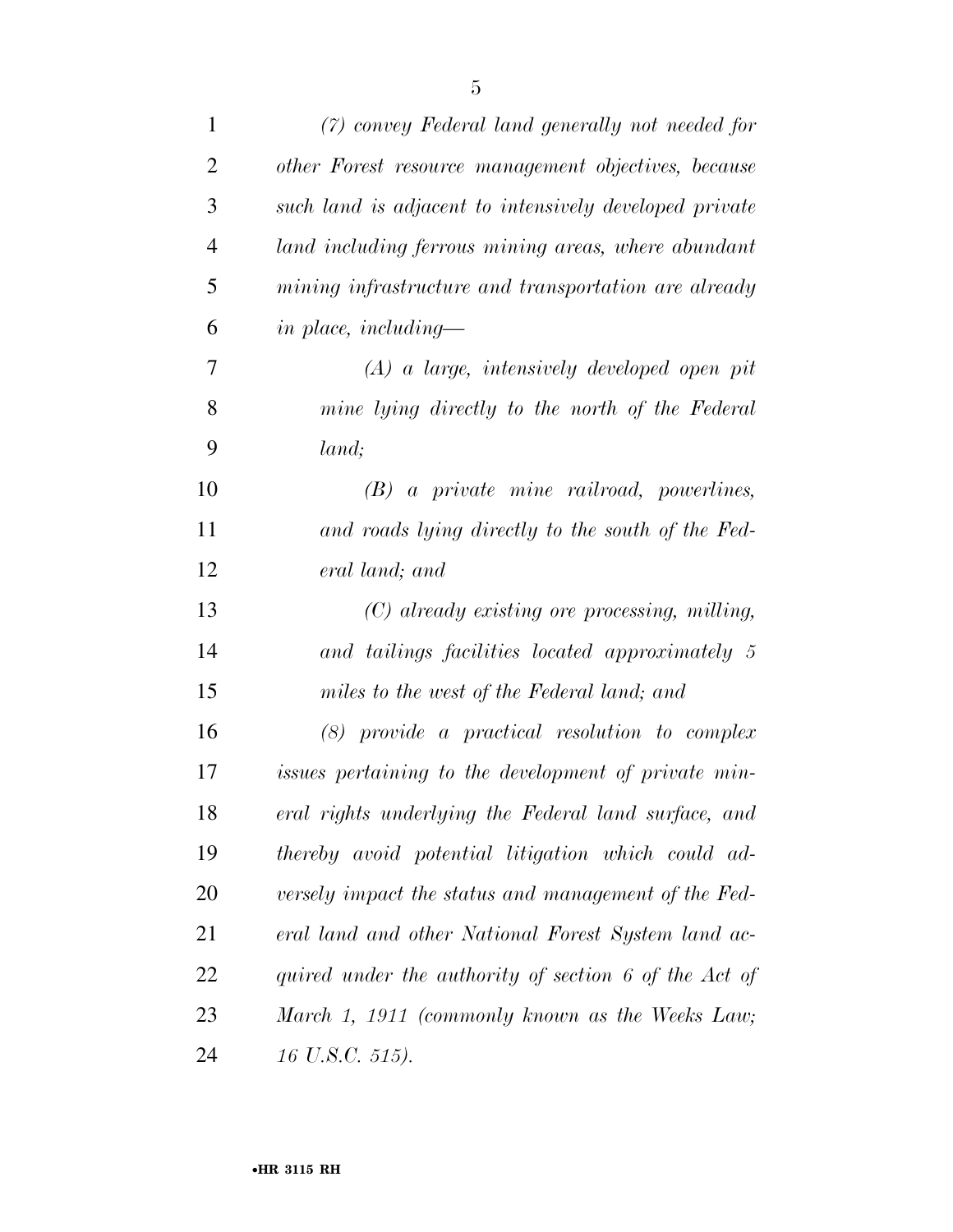# *SEC. 3. DEFINITIONS.*

*In this Act:* 

| 3              | (1) COLLECTION AGREEMENTS.—The term "Col-                |
|----------------|----------------------------------------------------------|
| $\overline{4}$ | lection Agreements" means the following agreements       |
| 5              | between the Secretary and Poly Met pertaining to the     |
| 6              | NorthMet Land Exchange:                                  |
| 7              | $(A)$ The agreement dated August 25, 2015.               |
| 8              | $(B)$ The agreement dated January 15, 2016.              |
| 9              | (2) FEDERAL LAND PARCEL.—The term "Federal"              |
| 10             | land parcel" means all right, title, and interest of the |
| 11             | United States in and to approximately 6,650 acres of     |
| 12             | National Forest System land, as identified in the        |
| 13             | Final Record of Decision, within the Superior Na-        |
| 14             | tional Forest in St. Louis County, Minnesota, as gen-    |
| 15             | erally depicted on the map entitled "Federal Land"       |
| 16             | Parcel–NorthMet Land Exchange", and dated June           |
| 17             | 2017.                                                    |
| 18             | $(3)$ NON-FEDERAL LAND. The term "non-Fed-               |
| 19             | eral land" means all right, title, and interest of Poly  |
| 20             | Met in and to approximately $6,690$ acres of land in     |
| 21             | four separate tracts (comprising 10 separate land        |
| 22             | parcels in total) within the Superior National Forest    |
| 23             | to be conveyed to the United States by Poly Met in       |
| 24             | the land exchange as generally depicted on an over-      |
|                |                                                          |

*view map entitled ''Non-Federal Land Parcels–*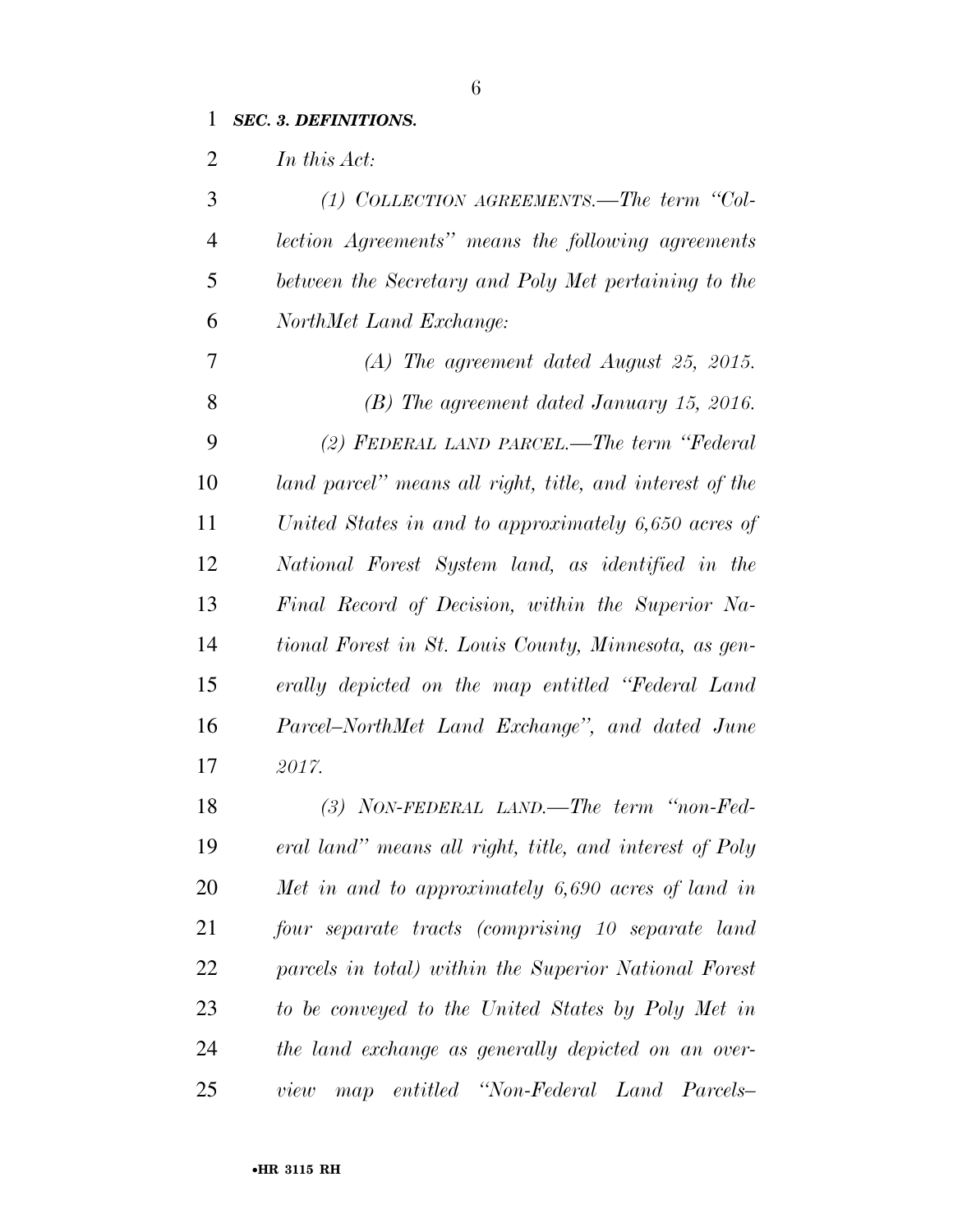| $\mathbf{1}$   | NorthMet Land Exchange" and dated June 2017, and    |
|----------------|-----------------------------------------------------|
| $\overline{2}$ | further depicted on separate tract maps as follows: |
| 3              | (A) TRACT 1.—Approximately $4,650$ acres            |
| $\overline{4}$ | of land in St. Louis County, Minnesota, gen-        |
| 5              | erally depicted on the map entitled "Non-Federal"   |
| 6              | Land Parcels–NorthMet Land Exchange–Hay             |
| 7              | Lake Tract", and dated June 2017.                   |
| 8              | (B) TRACT 2.—Approximately 320 acres of             |
| 9              | land in 4 separate parcels in Lake County, Min-     |
| 10             | nesota, generally depicted on the map entitled      |
| 11             | "Non-Federal Land Parcels-NorthMet Land Ex-         |
| 12             | change–Lake County Lands", and dated June           |
| 13             | 2017.                                               |
| 14             | (C) TRACT 3.—Approximately $1,560$ acres            |
| 15             | of land in 4 separate parcels in Lake County,       |
| 16             | Minnesota, generally depicted on the map enti-      |
| 17             | tled "Non-Federal Land Parcels-NorthMet Land        |
| 18             | Exchange-Wolf Lands", and dated June 2017.          |
| 19             | (D) TRACT 4.—Approximately 160 acres of             |
| 20             | land in St. Louis County, Minnesota, generally      |
| 21             | depicted on the map entitled "Non-Federal Land      |
| 22             | Parcel–NorthMet Land Exchange–Hunting Club          |
| 23             | Lands", dated June 2017.                            |
| 24             | NORTHMET LAND EXCHANGE.—The<br>(4)<br>term          |
| 25             | "NorthMet Land Exchange" means the land exchange    |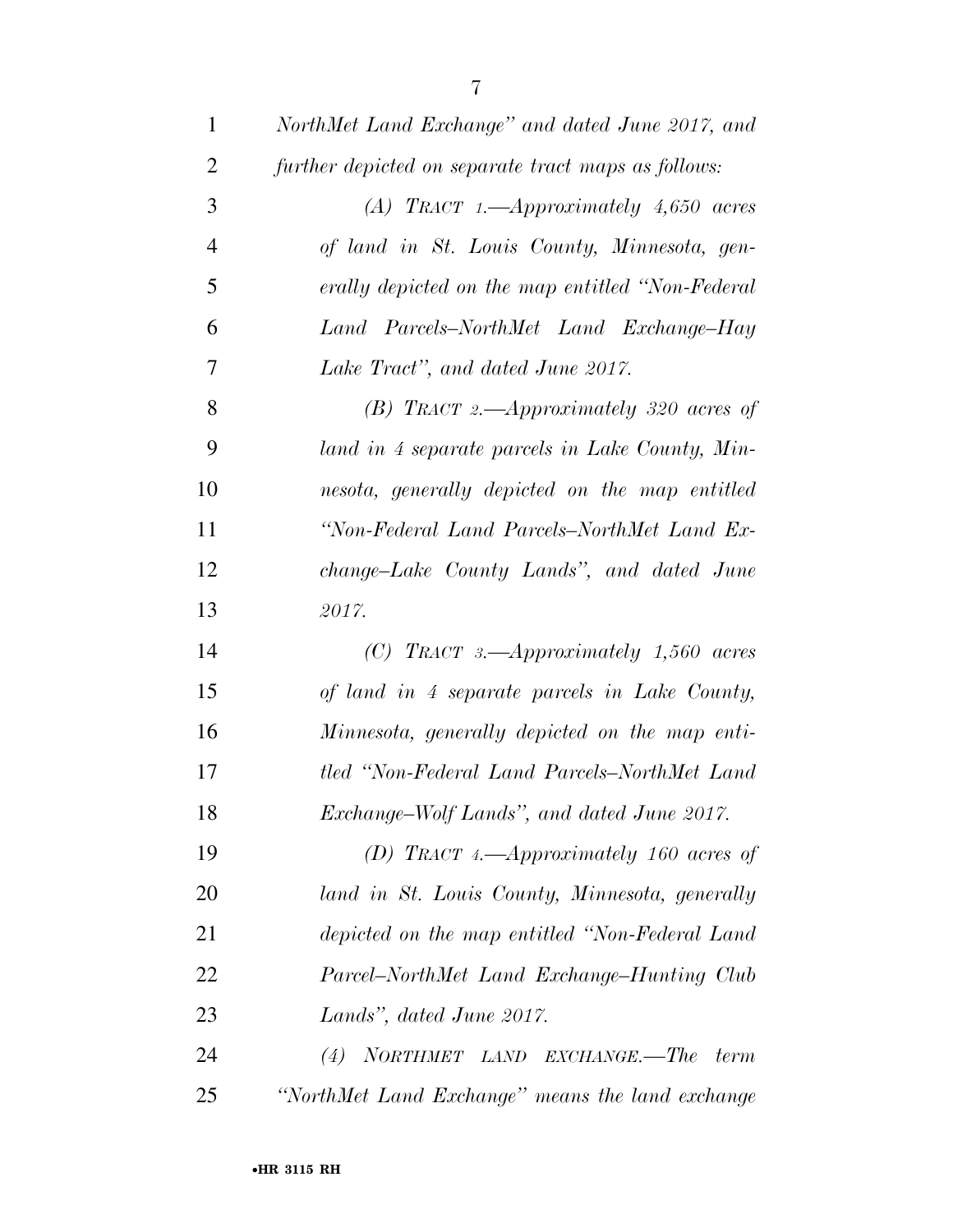*specifically authorized and directed by section 4 of this Act.* 

| 3              | $(5)$ POLY MET.—The term "Poly Met" means                 |
|----------------|-----------------------------------------------------------|
| $\overline{4}$ | Poly Met Mining Corporation, Inc., a Minnesota Cor-       |
| 5              | poration with executive offices in St. Paul, Min-         |
| 6              | nesota, and headquarters in Hoyt Lakes, Minnesota.        |
| 7              | $(6)$ RECORD OF DECISION.—The term "Record of             |
| 8              | Decision" means the Final Record of Decision of the       |
| 9              | Forest Service issued on January 9, 2017, approving       |
| 10             | the NorthMet Land exchange between the United             |
| 11             | States and PolyMet Mining, Inc., a Minnesota Cor-         |
| 12             | poration, involving National Forest System land in        |
| 13             | the Superior National Forest in Minnesota.                |
| 14             | (7) SECRETARY.—The term "Secretary" means                 |
| 15             | <i>the Secretary of Agriculture.</i>                      |
| 16             | (8) STATE.—The term "State" means the State               |
| 17             | of Minnesota.                                             |
| 18             | <b>SEC. 4. NORTHMET LAND EXCHANGE.</b>                    |
| 19             | (a) EXCHANGE AUTHORIZED AND DIRECTED.—                    |
| 20             | (1) IN GENERAL.—Subject to section $5(c)(1)$ and          |
| 21             | other conditions imposed by this Act, if Poly Met of      |
| 22             | fers to convey to the United States all right, title, and |
| 23             | interest of Poly Met in and to the non-Federal land,      |
| 24             | the Secretary shall accept the offer and convey to Poly   |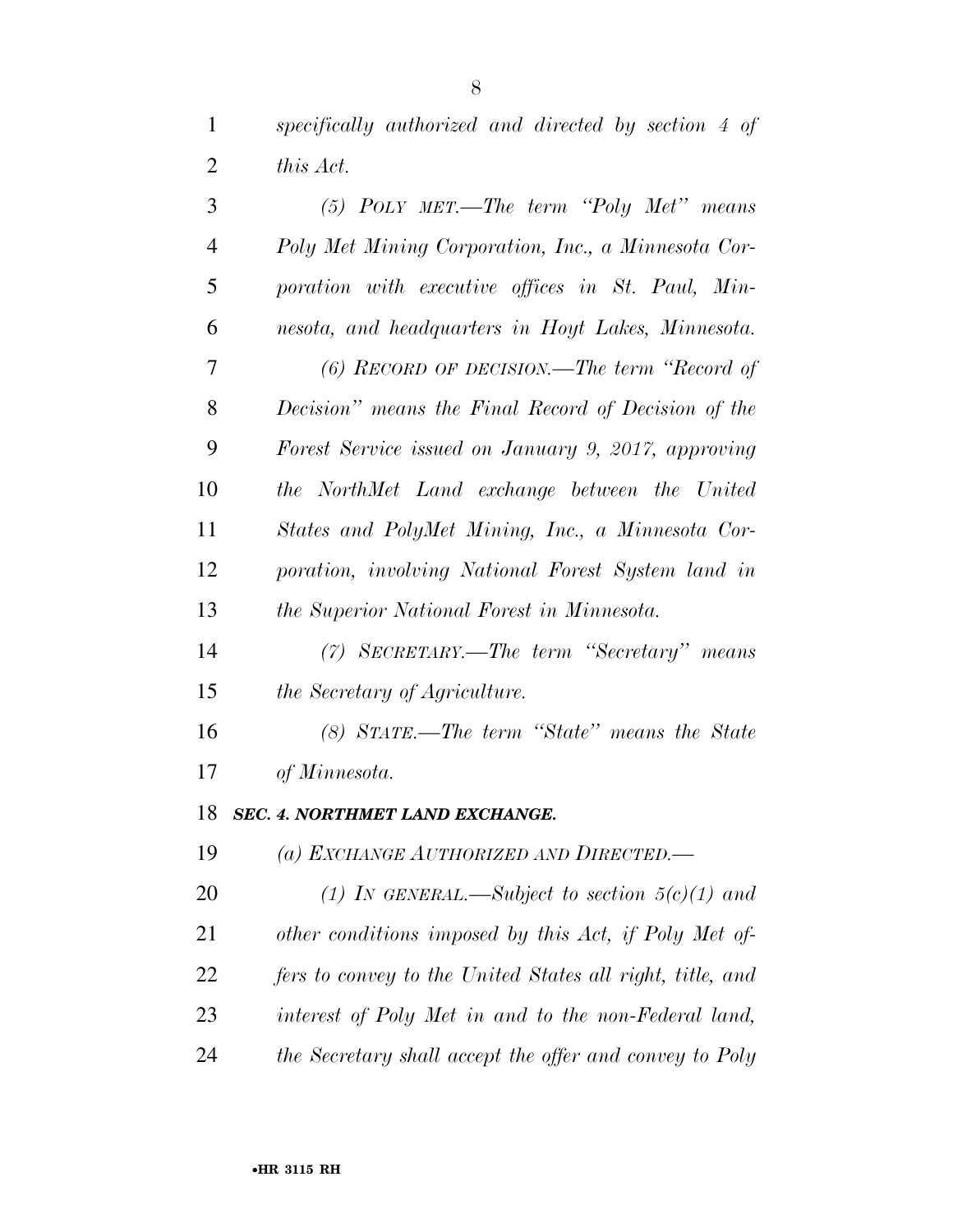| $\mathbf{1}$   | Met all right, title, and interest of the United States  |
|----------------|----------------------------------------------------------|
| $\overline{2}$ | in and to the Federal land parcel.                       |
| 3              | (2) LAND EXCHANGE EXPEDITED.—Subject to the              |
| $\overline{4}$ | conditions imposed by this Act, the NorthMet Land        |
| 5              | Exchange directed by this Act shall be consummated       |
| 6              | not later than 90 days after the date of enactment of    |
| 7              | this Act.                                                |
| 8              | (b) FORM OF CONVEYANCE.—                                 |
| 9              | $(1)$ NON-FEDERAL LAND.—Title to the non-Fed-            |
| 10             | eral land conveyed by Poly Met to the United States      |
| 11             | shall be by general warranty deed subject to existing    |
| 12             | rights of record, and otherwise conform to the title ap- |
| 13             | proval regulations of the Attorney General of the        |
| 14             | United States.                                           |
| 15             | (2) FEDERAL LAND PARCEL.—The Federal land                |
| 16             | parcel shall be quitclaimed by the Secretary to Poly     |
| 17             | Met by an exchange deed.                                 |
| 18             | (c) EXCHANGE COSTS.                                      |
| 19             | REIMBURSEMENT REQUIRED.-Poly<br>Met<br>(1)               |
| 20             | shall pay or reimburse the Secretary, either directly    |
| 21             | or through the Collection Agreements, for all land sur-  |
| 22             | vey, appraisal, land title, deed preparation, and other  |
| 23             | costs incurred by the Secretary in processing and con-   |
| 24             | summating the NorthMet Land Exchange. The Collec-        |
| 25             | tion Agreements, as in effect on the date of the enact-  |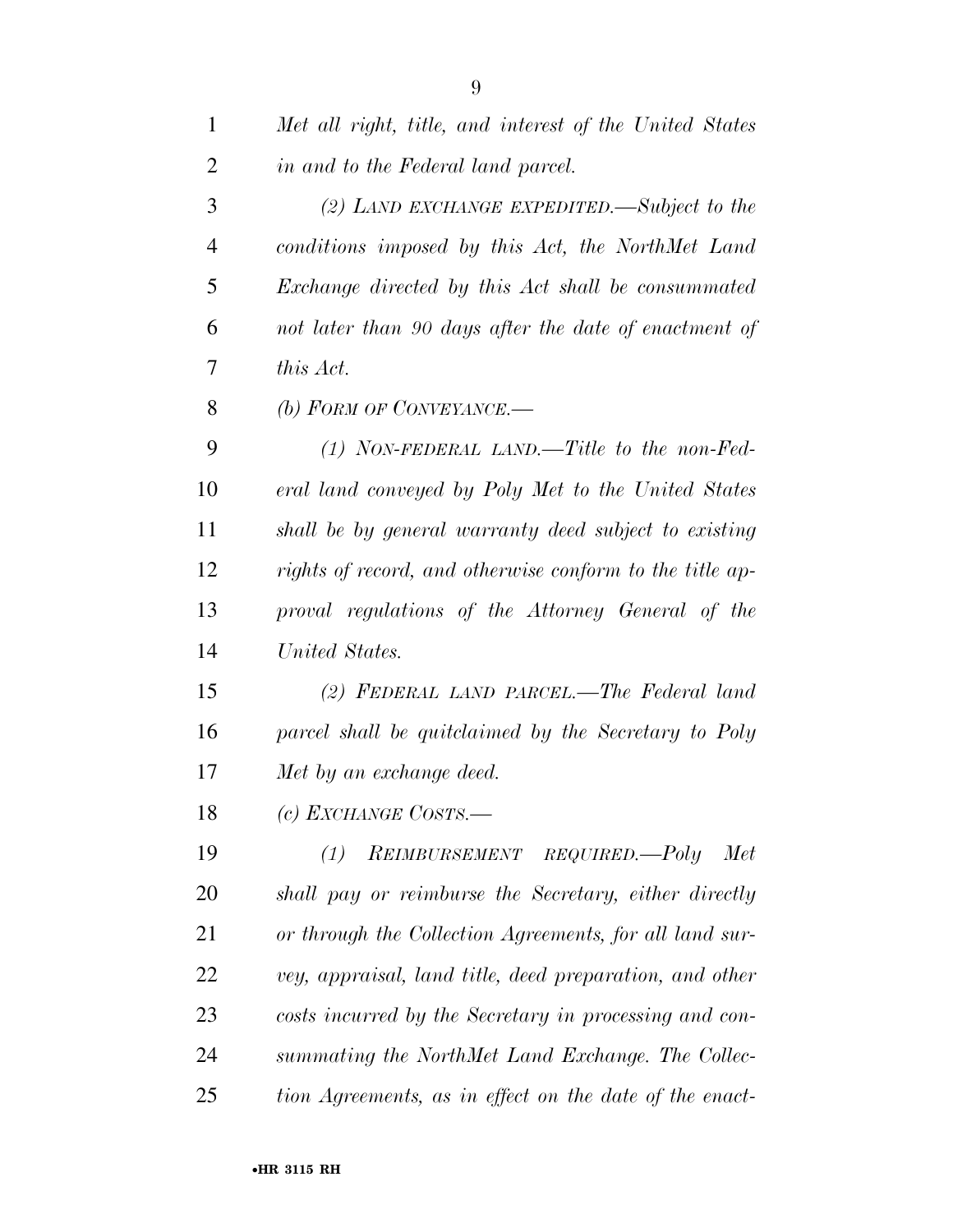| $\mathbf{1}$   | ment of this Act, may be modified through the mutual                |
|----------------|---------------------------------------------------------------------|
| $\overline{2}$ | consent of the parties.                                             |
| 3              | (2) DEPOSIT OF FUNDS.—All funds paid or re-                         |
| $\overline{4}$ | imbursed to the Secretary under paragraph $(1)$ —                   |
| 5              | $(A)$ shall be deposited and credited to the                        |
| 6              | accounts in accordance with the Collection                          |
| 7              | <i>Agreements</i> ;                                                 |
| 8              | $(B)$ shall be used for the purposes specified                      |
| 9              | for the accounts; and                                               |
| 10             | (C) shall remain available to the Secretary                         |
| 11             | until expended without further appropriation.                       |
| 12             | (d) CONDITIONS ON LAND EXCHANGE.-                                   |
| 13             | (1)<br><b>RESERVATION</b><br>OF<br><b>CERTAIN</b><br><b>MINERAL</b> |
| 14             | $RIGHTS.$ Notwithstanding subsection $(a)$ , the United             |
| 15             | States shall reserve the mineral rights on approxi-                 |
| 16             | mately 181 acres of the Federal land parcel as gen-                 |
| 17             | erally identified on the map entitled "Federal Land                 |
| 18             | Parcel-NorthMet Land Exchange", and dated June                      |
| 19             | 2017.                                                               |
| <b>20</b>      | THIRD-PARTY AUTHORIZATIONS.-As<br>(2)<br>set                        |
| 21             | forth in the Final Record of Decision, Poly Met shall               |
| 22             | honor existing road and transmission line authoriza-                |
| 23             | tions on the Federal land parcel. Upon relinquish-                  |
| 24             | ment of the authorizations by the holders or upon rev-              |
| 25             | ocation of the authorizations by the Forest Service,                |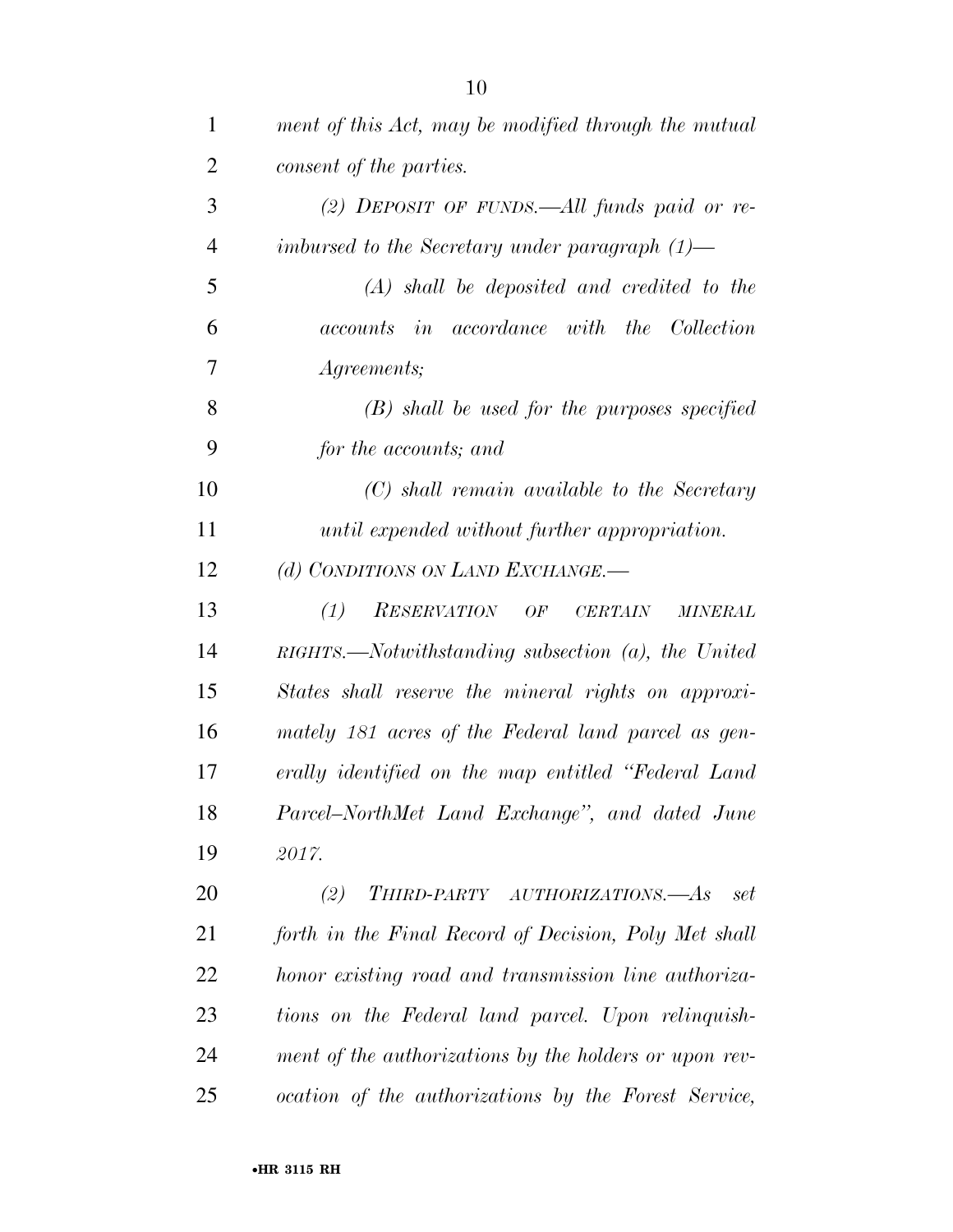*Poly Met shall offer replacement authorizations to the holders on at least equivalent terms.* 

#### *SEC. 5. VALUATION OF NORTHMET LAND EXCHANGE.*

 *(a) APPRAISALS.—The Congress makes the following new findings:* 

 *(1) Appraisals of the Federal and non-Federal lands to be exchanged in the NorthMet Land Ex- change were formally prepared in accordance with the Uniform Appraisal Standards for Federal Land Ac- quisitions, and were approved by the Secretary in conjunction with preparation of the November 2015 Draft Record of Decision on the NorthMet Land Ex-change.* 

 *(2) The appraisals referred to in paragraph (1) determined that the value of the non-Federal lands ex- ceeded the value of the Federal land parcel by ap-proximately \$425,000.* 

 *(3) Based on the appraisals referred to in para- graph (1), the United States would ordinarily be re- quired to make a \$425,000 cash equalization payment to Poly Met to equalize exchange values under the Federal Land Policy and Management Act of 1976 (43 U.S.C. 1701 et seq.), unless such an equalization payment is waived by Poly Met.*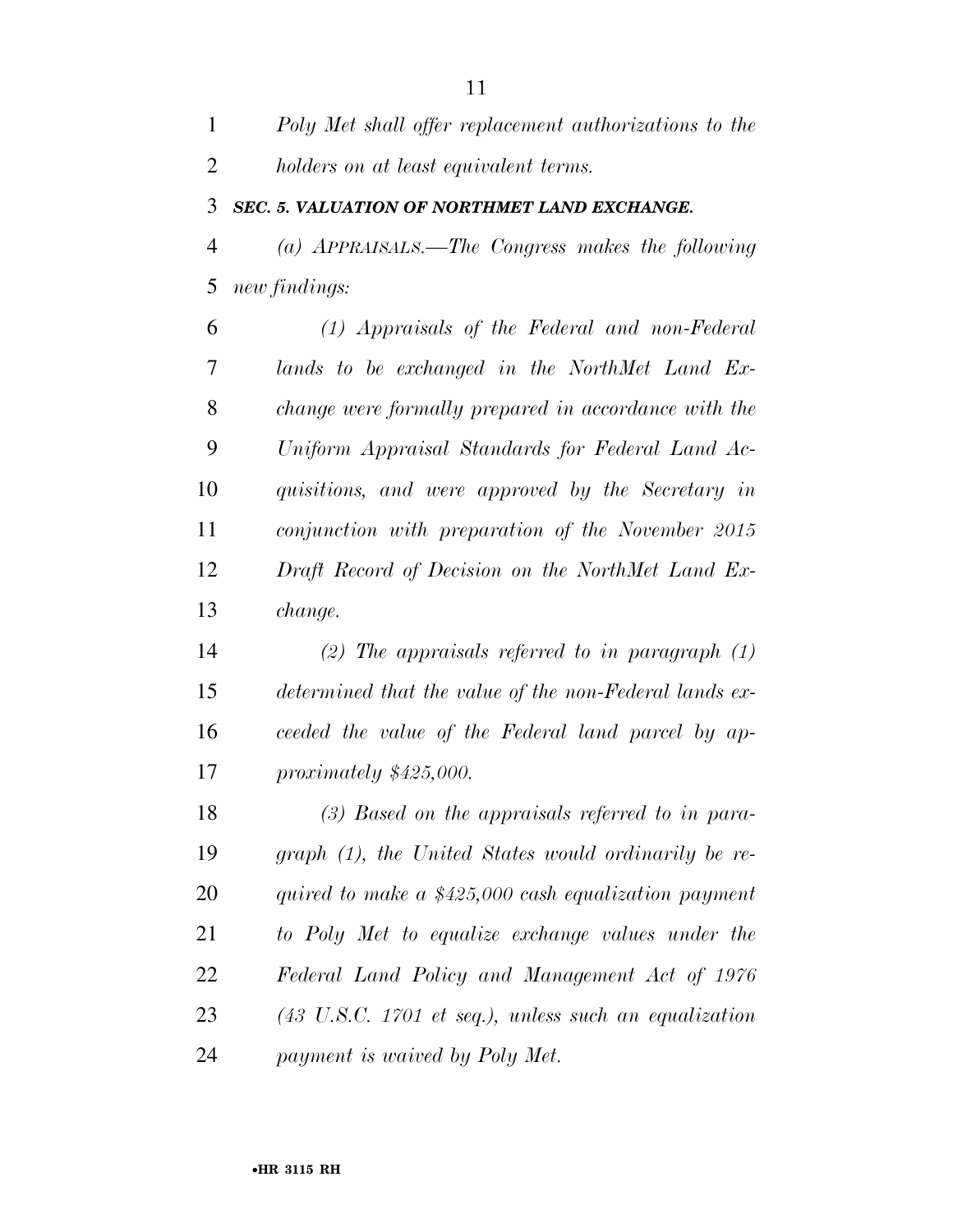| $\mathbf{1}$ | (b) VALUES FOR CONSUMMATION OF LAND EX-                    |
|--------------|------------------------------------------------------------|
| 2            | CHANGE.—The appraised values of the Federal and non-       |
| 3            | Federal land determined and approved by the Secretary in   |
| 4            | November 2015, and referenced in subsection $(a)$ —        |
| 5            | $(1)$ shall be the values utilized to consummate the       |
| 6            | NorthMet Land Exchange; and                                |
| 7            | $(2)$ shall not be subject to reappraisal.                 |
| 8            | (c) WAIVER OF EQUALIZATION PAYMENT.                        |
| 9            | (1) CONDITION ON LAND EXCHANGE.-Notwith-                   |
| 10           | standing section 206(b) of the Federal Land Policy         |
| 11           | and Management Act (43 U.S.C. 1716(b)), and as             |
| 12           | part of its offer to exchange the non-Federal lands as     |
| 13           | provided in section $4(a)(1)$ of this Act, Poly Met shall  |
| 14           | <i>vaive any payment to it of any monies owed by the</i>   |
| 15           | United States to equalize land values.                     |
| 16           | $(2)$ TREATMENT OF WAIVER.—A waiver of the                 |
| 17           | equalization payment under paragraph (1) shall be          |
| 18           | considered as a voluntary donation to the United           |
| 19           | States by Poly Met for all purposes of law.                |
| 20           | SEC. 6. MAPS AND LEGAL DESCRIPTIONS.                       |
| 21           | (a) MINOR ADJUSTMENTS.—By mutual agreement, the            |
| 22           | Secretary and Poly Met may correct minor or typo-          |
| 23           | graphical errors in any map, acreage estimate, or descrip- |
| 24           | tion of the Federal land parcel or non-Federal land to be  |
| 25           | exchanged in the NorthMet Land Exchange.                   |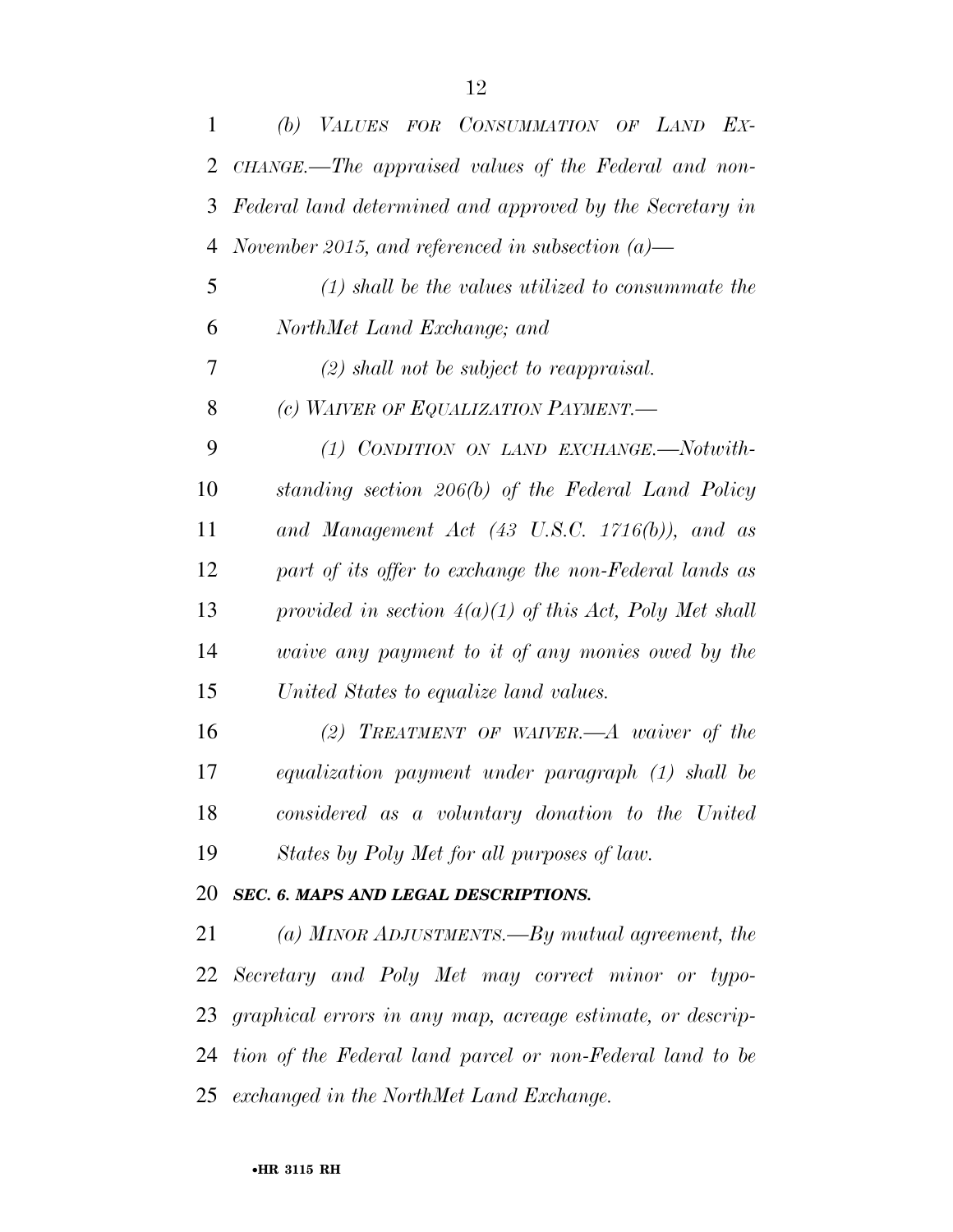*(b) CONFLICT.—If there is a conflict between a map, an acreage estimate, or a description of land under this Act, the map shall control unless the Secretary and Poly Met mutually agree otherwise.* 

 *(c) EXCHANGE MAPS.—The maps referred to in section 3 depicting the Federal and non-Federal lands to be ex- changed in the NorthMet Land Exchange, and dated June 2017, depict the identical lands identified in the Final Record of Decision, which are on file in the Office of the Supervisor, Superior National Forest.* 

### *SEC. 7. POST-EXCHANGE LAND MANAGEMENT.*

 *(a) NON-FEDERAL LAND.—Upon conveyance of the non-Federal land to the United States in the NorthMet Land Exchange, the non-Federal land shall become part of the Superior National Forest and be managed in accord-ance with—* 

 *(1) the Act of March 1, 1911 (commonly known as the Weeks Law; 16 U.S.C. 500 et seq.); and* 

 *(2) the laws and regulations applicable to the Superior National Forest and the National Forest System.* 

 *(b) PLANNING.—Upon acquisition by the United States in the NorthMet Land Exchange, the non-Federal lands shall be managed in a manner consistent with the land and resource management plan applicable to adjacent*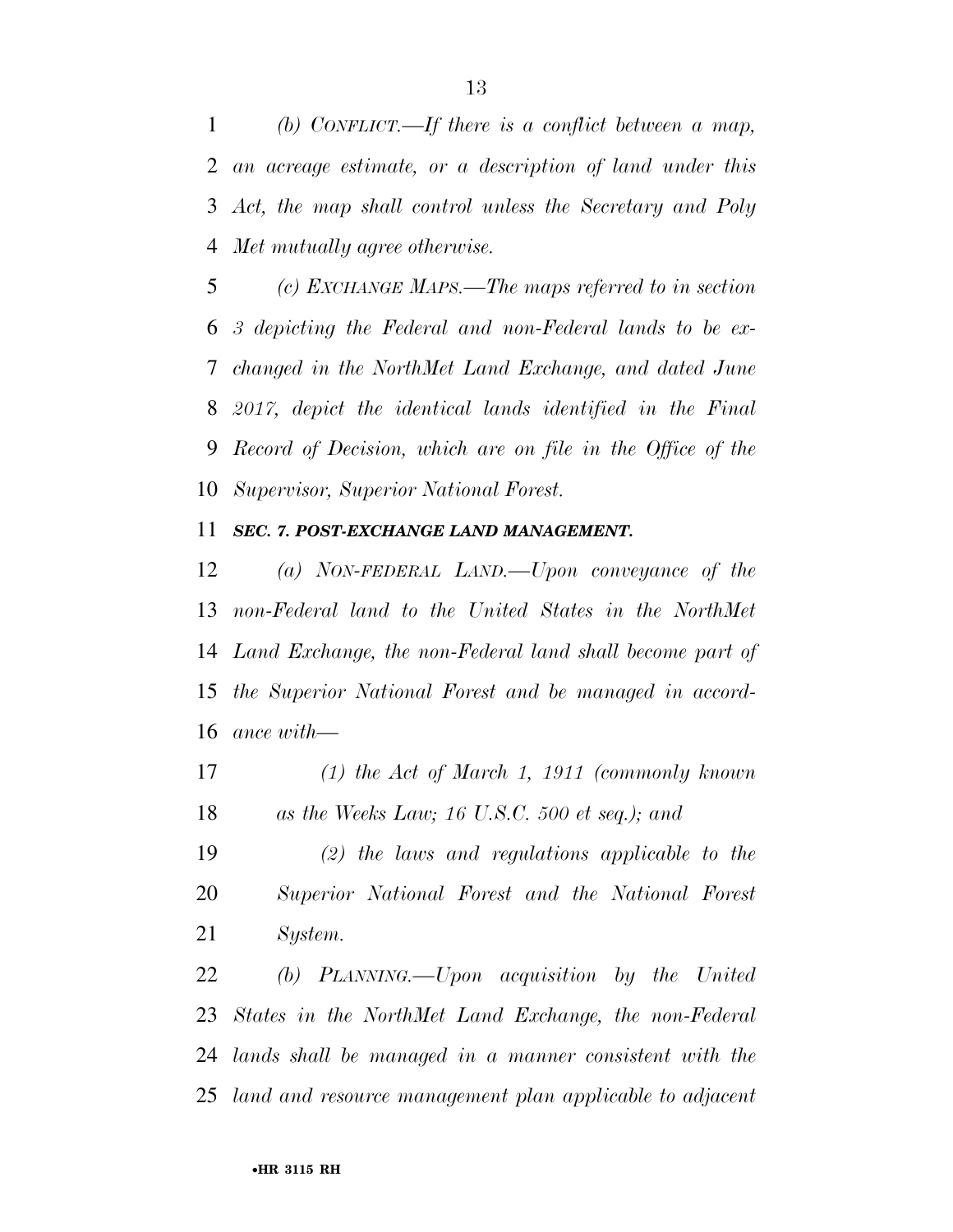*federally owned lands in the Superior National Forest. An amendment or supplement to the land and resource man- agement plan shall not be required solely because of the ac-quisition of the non-Federal lands.* 

 *(c) FEDERAL LAND.—Upon conveyance of the Federal land parcel to Poly Met in the NorthMet Land Exchange, the Federal land parcel shall become private land and available for any lawful use in accordance with applicable Federal, State, and local laws and regulations pertaining to mining and other uses of land in private ownership.* 

### *SEC. 8. MISCELLANEOUS PROVISIONS.*

 *(a) WITHDRAWAL OF ACQUIRED NON-FEDERAL LAND.—The non-Federal lands acquired by the United States in the NorthMet Land Exchange shall be withdrawn, without further action by the Secretary, from appropriation and disposal under public land laws and under laws relat-ing to mineral and geothermal leasing.* 

 *(b) WITHDRAWAL REVOCATION.—Any public land order that withdraws the Federal land parcel from appro- priation or disposal under a public land law shall be re- voked without further action by the Secretary to the extent necessary to permit conveyance of the Federal land parcel to Poly Met.* 

 *(c) WITHDRAWAL OF FEDERAL LAND PENDING CON-VEYANCE.—The Federal land parcel to be conveyed to Poly*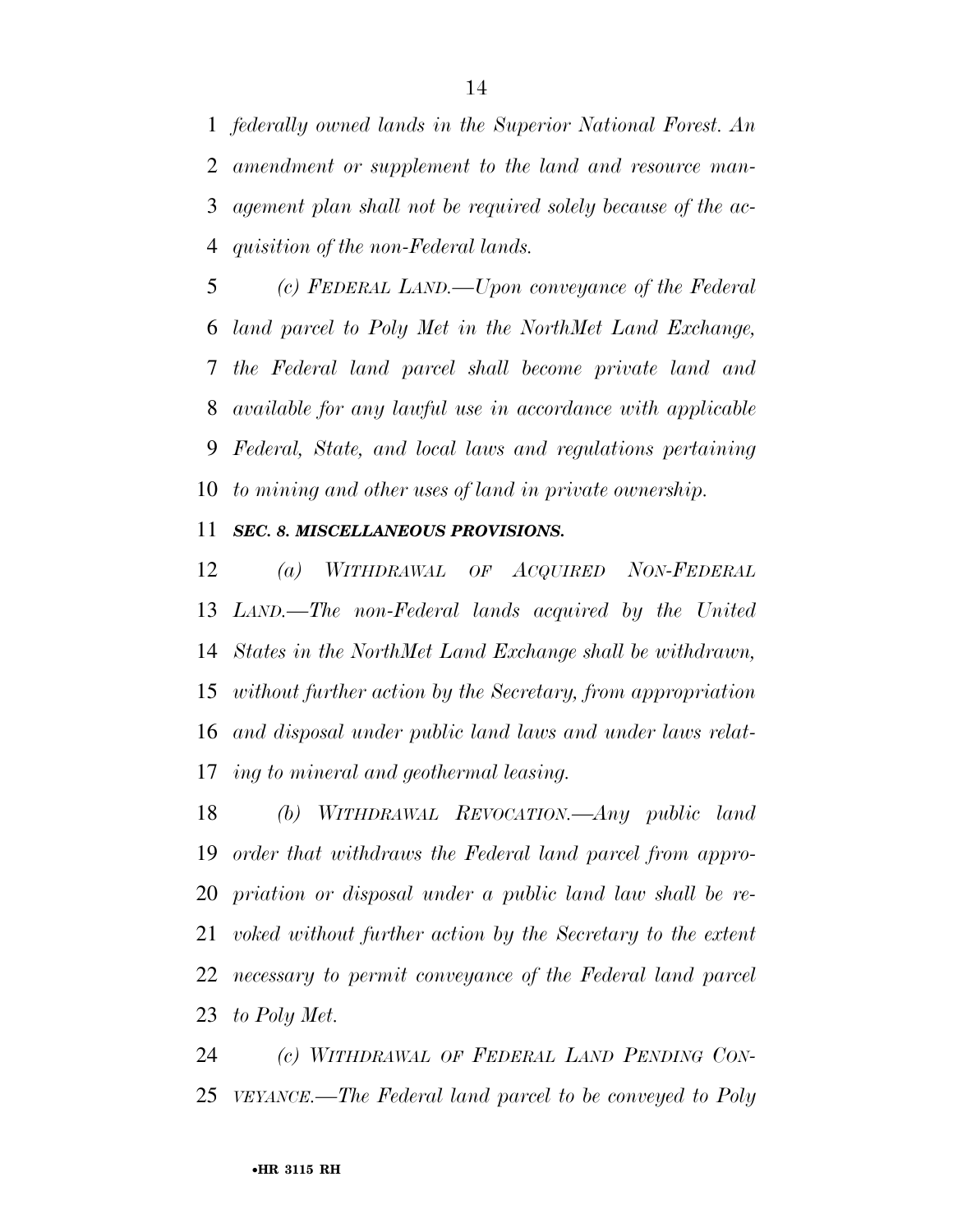*Met in the NorthMet Land Exchange, if not already with- drawn or segregated from appropriation or disposal under the mineral leasing and geothermal or other public land laws upon enactment of this Act, is hereby so withdrawn, subject to valid existing rights, until the date of conveyance of the Federal land parcel to Poly Met.* 

 *(d) ACT CONTROLS.—In the event any provision of the Record of Decision conflicts with a provision of this Act, the provision of this Act shall control.*